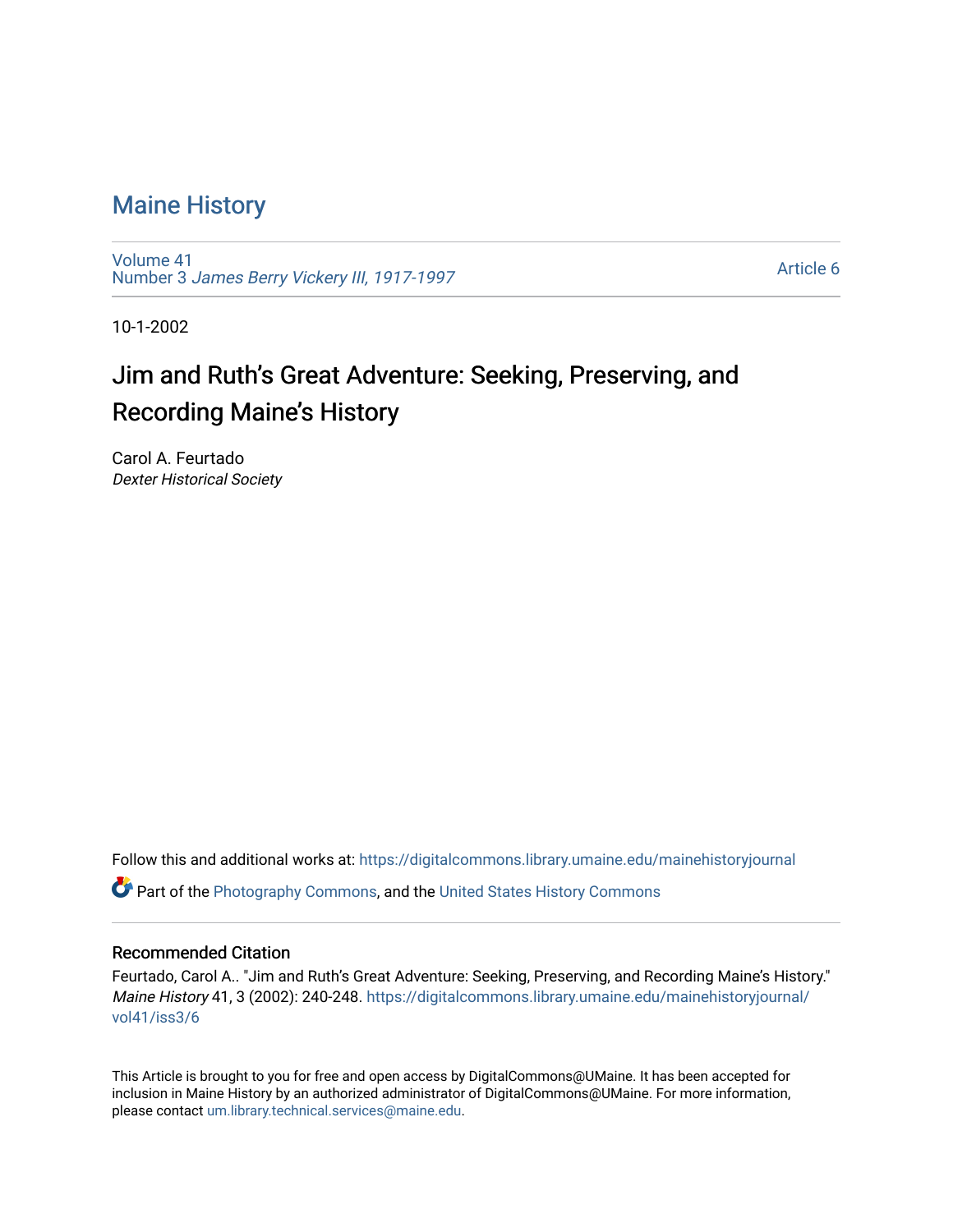

James Berry Vickery III with friend and colleague Ruth Shepherd Slater, Dexter High School, c. 1960. (Vickery Gift to Fogler Library, University of Maine.)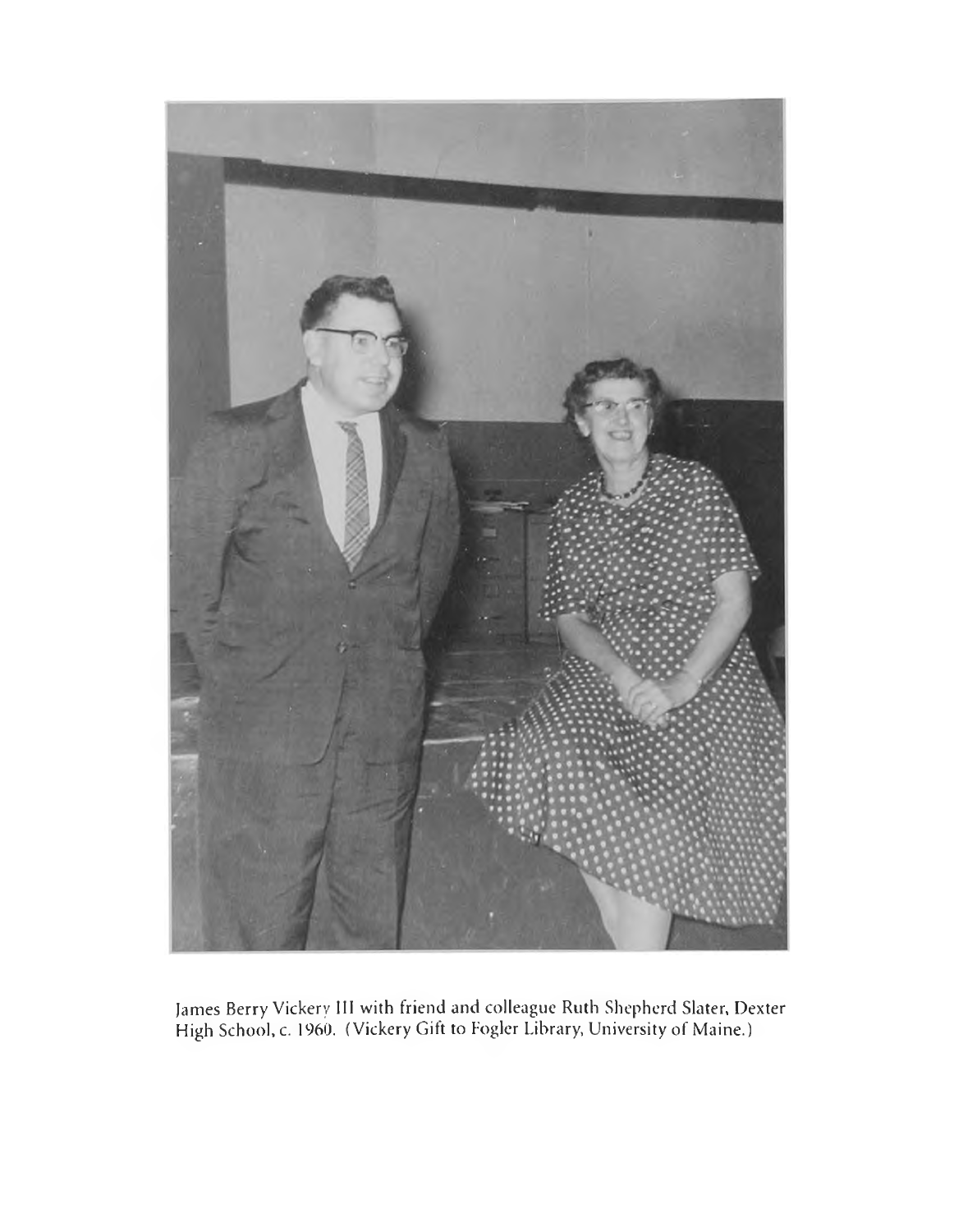# JIM AND RUTH'S GREAT ADVENTURE: SEEKING, PRESERVING, AND RECORDING MAINE'S HISTORY

#### BY CAROL FEURTADO

AMES "Jim" Berry Vickery III and Ruth Shepherd Slater were traveling companions, both literally and intellectually for thirty years. Literally, because Jim never owned a car, nor learned to drive, and Ruth loved to travel AMES "Jim" Berry Vickery III and Ruth Shepherd Slater were traveling companions, both literally and intellectually for thirty years. Literally, because Jim never owned a car, nor learned to drive, and Ruth family, and coworkers for pleasure and necessity. Jim has been described as a "teacher, historian, and antiquarian," and Ruth gave him enthusiastic, appreciative, and working support in these three intellectual aspects of his life.<sup>1</sup> The results of their adventures together seeking, preserving, and recording much information about the history and culture of Maine will be used for generations to come.

This essay on Jim and Ruth's intellectual friendship is based on the thirty-eight volumes of Ruth Shepherd Slater's diaries that she kept from 1926 to 1983 that are now in the archives of the Dexter Historical Society, Dexter, Maine. The strength of Ruth's diaries lies in their attention to who, what, where, and when— the facts. Unfortunately, she did not write in depth or voice her opinions or assessments about the work she and Jim did or the many meetings, lectures, and personal hours she spent with those in Maine's historical community. The cumulative impression from reading her diaries is that Ruth was an intelligent woman with wide interests, had a wonderful sense of humor that was often self-deprecating, and a warm concern for her many friends. Her devotion to Jim Vickery and his work is a prevailing theme throughout her later diaries.

Ruth Shepherd was born on 4 April 1899. Her ancestors were early settlers of Dexter, Maine, like the Vickery family of Unity, Maine, and she was as proud of them and as attached to her town as Jim Vickery was to his. After graduating from the University of Maine in 1922 with a Bachelor of Arts, Ruth taught school in Livermore and Sanford, Maine. Ruth married her high school classmate Wilford Slater on 29 June 1926. She then began a "diary of our married life" and called it "Our Own Book" because her husband Wilford, she explained, "shared with me an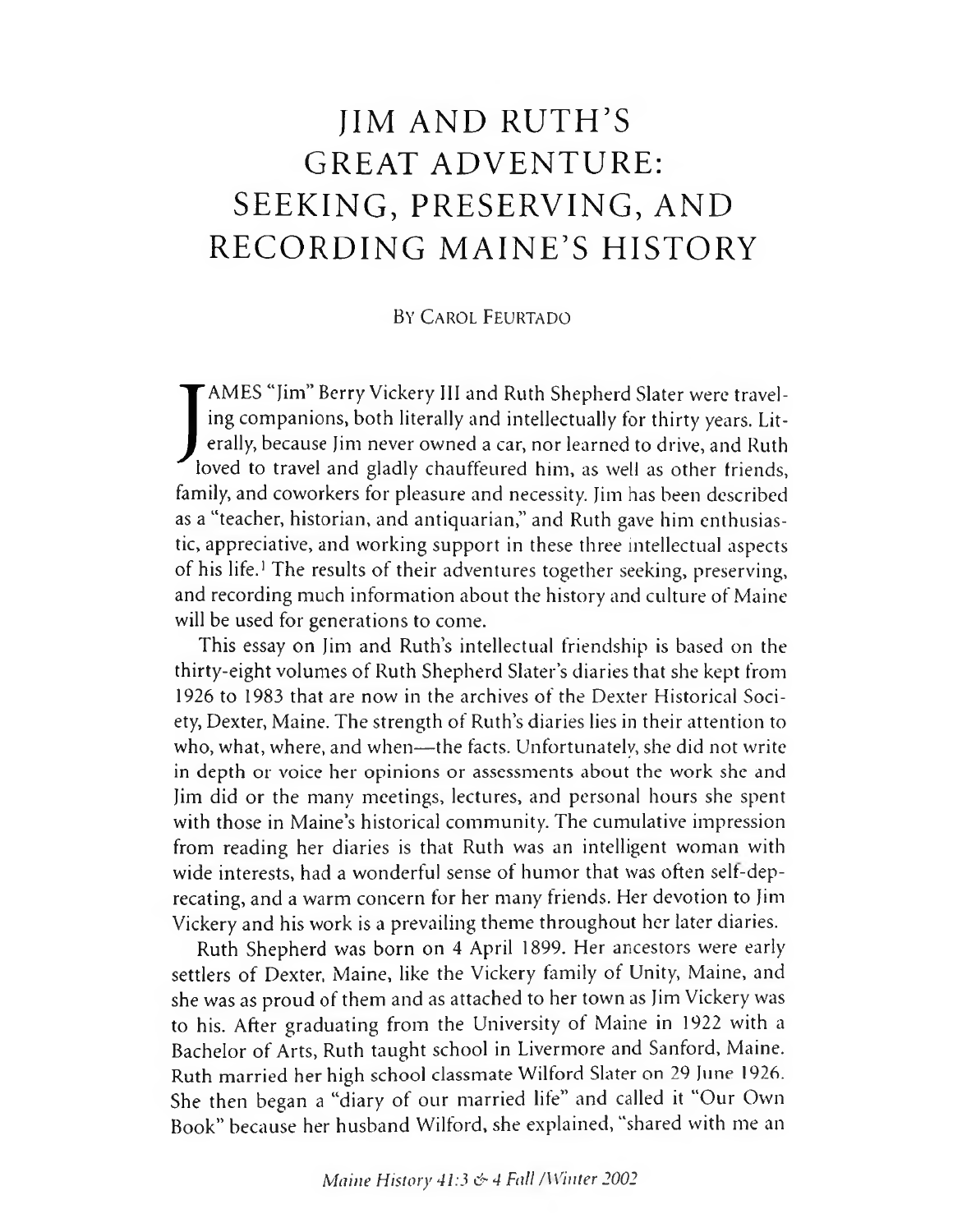interest in it."2 Ruth began the first volume of her diaries with a scrap from her wedding dress and photos from their honeymoon in New Hampshire. In September 1926 she began to teach French at N.H. Fay High School in Dexter. Wilford worked as Dexter's tax collector and later as the postmaster. The couple had an active social life with family friends, and fellow Universalist Church members. Her diaries record all these activities and also include candid photographs and newspaper clippings.

In 1938 Wilford Slater was involved in a serious automobile accident. He spent over a year in several hospitals and was never able to pursue a career again. Ruth supported them with her teaching job as well as the work she did during the summer at a photography studio. When Wilford died in February 1951, Ruth was devastated and felt that she would never have reason to keep a diary again. "I am not starting a new record with any idea of interest in the present or future," she wrote, "but without a written record of some kind I would forget some things I would want to remember."3 Ruth did not realize, however, that this record would chronicle her growing friendship with Jim Vickery, which in many ways spanned the most vibrant, interesting, and fulfilling period of her life. Ruth's first mention of Jim in her diaries presaged much of their later activities: "Wilford, James Vickery and I went to Ripley and did quite a lot of calling around as Jim was looking for information and pictures of his great-grandfather."4

Jim Vickery first came to teach at Dexter's high school in the fall of 1950. He boarded with Lois Blake, a widowed former English teacher and a good friend of Ruth Slater. In his photograph in the 1951 high school yearbook Jim has a somewhat tentative expression and posture, and he appears younger than his thirty-three years. He taught English rather than history because, according to him, the history teacher got saddled with coaching the basketball team.5 He also advised the yearbook staff and coached the Senior Play and Junior Prize Speaking Contest. Ruth was the French and Latin teacher and she was respected and feared. Former students all say that they would not have dared come to her classes unprepared. She was also the Dean of Girls, sponsor of the National Honor Society, taught public speaking, and coached the prize contests and one-act play competition.

In the 1950s Dexter was a small town and its high school had a small staff and student body. The entire faculty wore several hats in advising the many extracurricular activities and was closely connected at school and in their social lives outside of school. Jim and Ruth's many school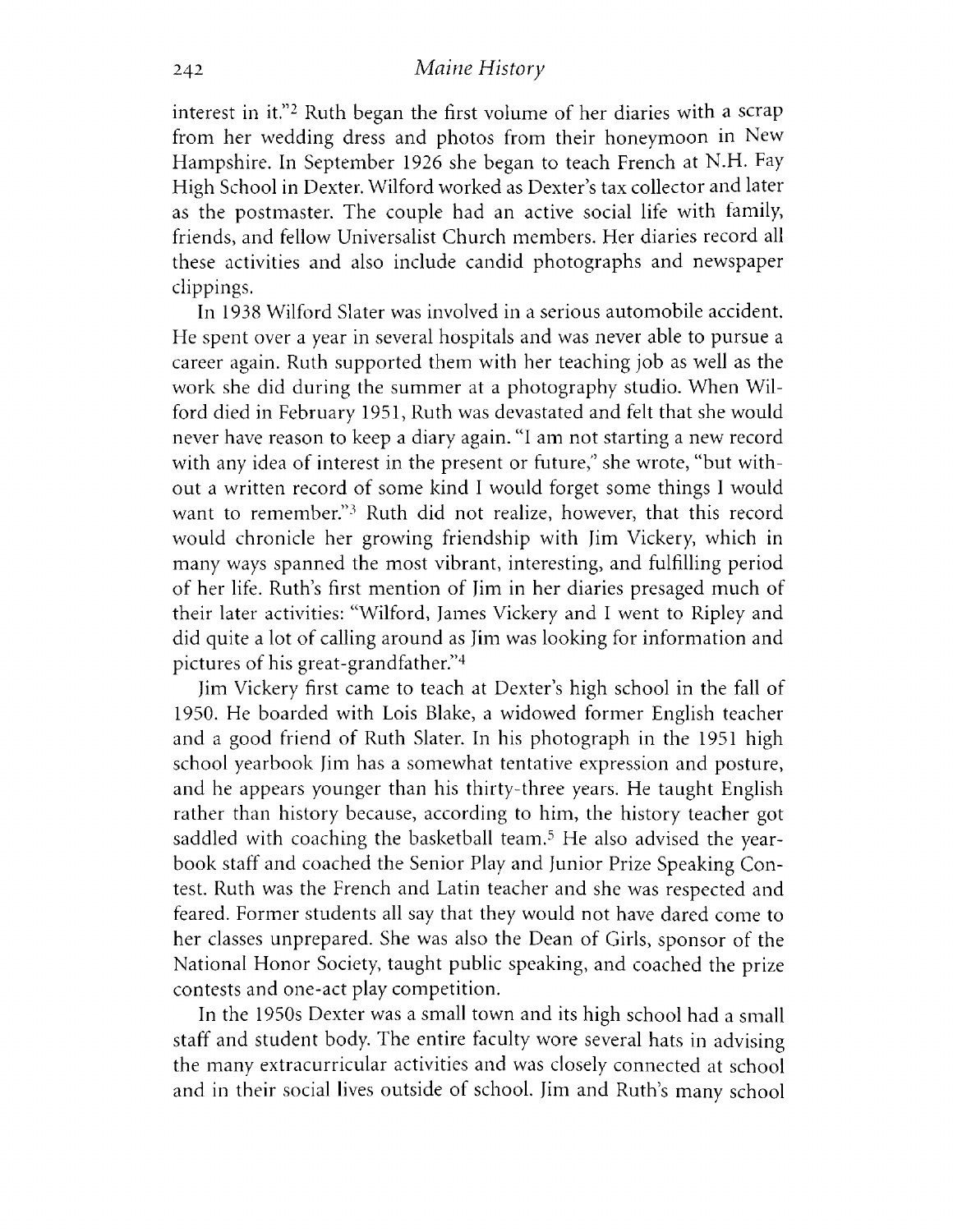responsibilities and activities often brought them together. They both had junior class homerooms that were across the hall from each other, and they alternately shared the role of class advisor. They participated in the local teachers club, Penobscot County and Maine State Teachers Conferences, and they attended plays, movies, and concerts together. Ruth loved to teach and she acted as a mentor to Jim as well, helping him to build his teaching career. She once mentioned that they "had fun discussing my course on child welfare. I tell him he's getting the information for free and I had to pay forty-eight dollars for it."<sup>6</sup> With Ruth's help Jim learned to be a teacher and he came to do it confidently and well, with obvious enjoyment.

In the spring of 1962 both Jim and Ruth resigned from Dexter's high school. For several years the teachers had tried to negotiate with the town and school board for salary and fee increases commensurate with their abilities and comparable to other school systems in the state. The results were not satisfactory and several of the best and most experienced teachers left Dexter. The previous year the principal Philip Mealey had taken a job at Brewer High School and Jim now followed him there. Ruth was soon able to join them after teaching a year at Bangor High School. She roomed in Bangor, while Jim shared living quarters with his nephew Erwin Vickery in Brewer. Ruth and Jim quickly made new friends among faculty and students at Brewer High and they both continued to coach the speaking and play competitions. Jim again advised the yearbook staff, and Ruth took on advising the Student Council. In June 1968 Ruth retired from teaching at the age of sixty-nine and went home to Dexter where she was still active in many organizations. She enjoyed swimming, playing bridge, and she took up square dancing. She continued to keep in touch with her Brewer friends whenever she picked Jim up to attend concerts, run errands or set off on one of their research and collecting adventures.

Jim and Ruth had early set a pattern of traveling together. They spent at least two weekends a month and many vacation days doing research in newspapers, courthouses, and cemeteries, or seeking items for Jim's Maine collection in bookshops, antique stores, and at auctions. They often traveled to Portland together so that Jim could attend Maine Historical Society meetings and visit his friend, rare book dealer Francis O'Brien. Ruth would visit friends in nearby Yarmouth. Jim gave many talks, especially to the Belfast and Bangor Historical Societies, often illustrated with slides or excerpts from L.P. recordings, so he required Ruth's help in transporting a projector and record player.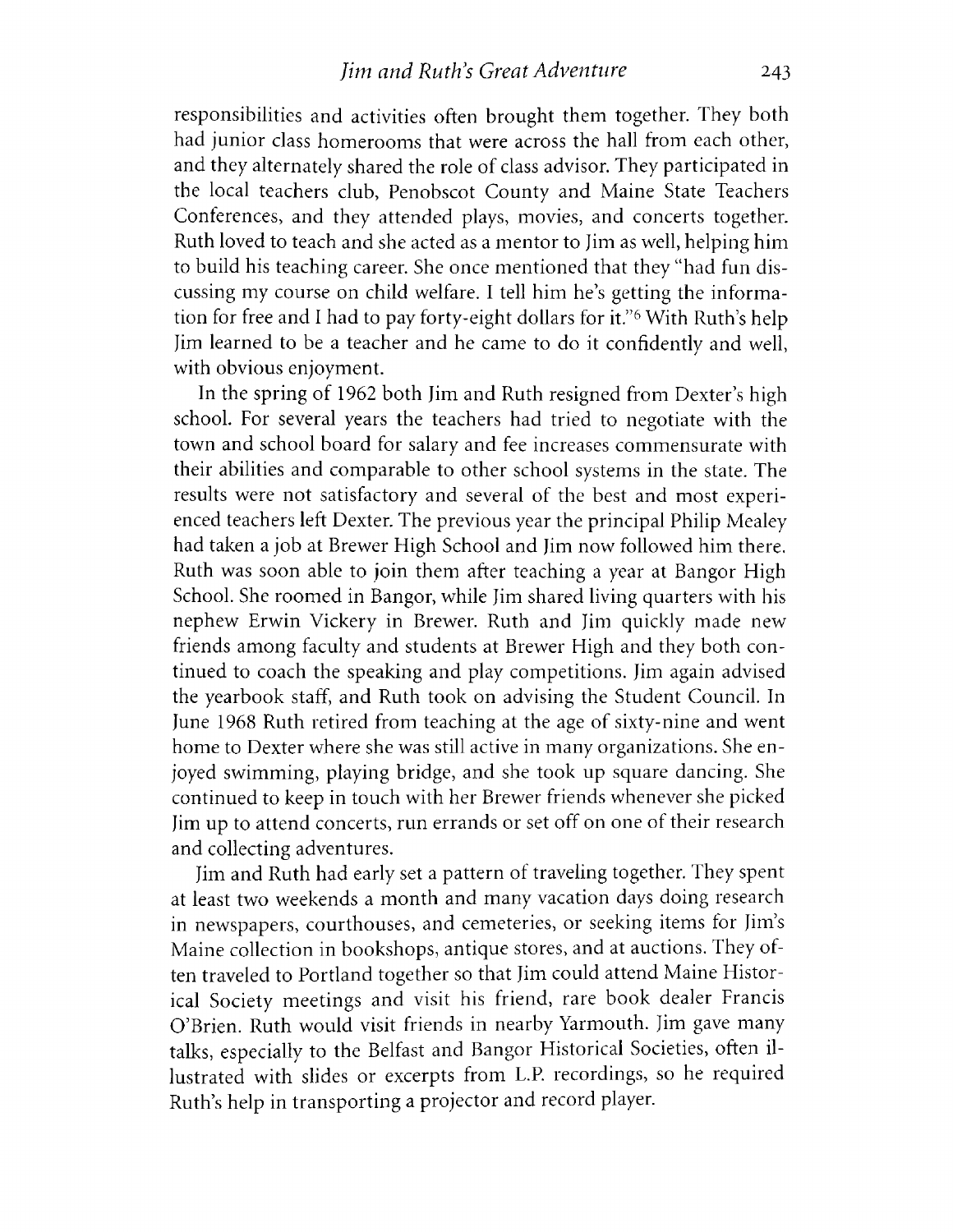#### 244 *Maine History*

Research projects were always Jim's idea and were carried out under his direction. At first Ruth aided him as a friend, but she soon became interested and involved in doing the actual research. One of the first projects that they worked on together was expanding Jim's Master's thesis from the University of Maine into his book A *History of the Town of Unity, Maine* in time for Unity's one hundred and fiftieth celebration in 1954. Jim and Ruth made several trips connected with research for his book, such as the one Ruth noted in her diary entry for 13 October: "to Rockland to work all day in the office of the Republican journal getting material from old newspapers for Jim's history of Unity." On 8 November 1953 they went to Manchester, Maine, to an "interview with Mr. Tibbetts who is going to publish his book." Later they "spent the day with his publisher .... Had dinner with Mr. and Mrs. Tibbetts in their home."<sup>7</sup> They made several trips to Unity for committee meetings in connection with the pageant that Jim wrote and narrated for the town's celebration, as well.8

Inspired by a meeting of the Maine Civil War Centennial Committee, Ruth and Jim spent 1959 to 1961 pursuing research on Colonel Walter G. Morrill who was in the Sixth Maine Regiment and later a hero of the Twentieth Maine Regiment at Gettysburg. They began by looking for Morrill's grave in Pittsfield on 27 September 1959. On 25 October of that year they visited the son of Otis O. Roberts of Dexter, who was also in the Sixth Maine Regiment, to borrow his diary, and on 7 November they went to Dover-Foxcroft, Maine, to study a pamphlet by Wainwright Cushing, another member of the Sixth Maine.

In 1960 they visited Colonel Morrill's great-niece Vivienne Page twice, found family gravesites in Sebec, Brownville, and Williamsburg, Maine, and in Milo they examined the diary of William Livermore and letters of William Owen, both of whom served in the Twentieth Maine. On 28 January 1961 they took photos of the Colt revolver presented to Morrill by his men at the end of the Civil War. Jim used all of their research in an article he wrote for the collection A *Handful of Spice*.<sup>9</sup> Ruth helped to proof the manuscript in August 1967 and then helped with the print proofs in September 1968. She also attended a tea given to celebrate the publication of the collection at Dr. Edward and Mrs. Kellogg's "Cliff House" in Bangor, Maine, on 9 January 1969.

Their next project together involved tracking down information and portraits painted by Jeremiah Pearson Hardy (1800-1888), an early Bangor artist. They visited Hardy's granddaughter Charlotte Hardy in Brewer in 1962 and 1963, as well as a number of other individuals with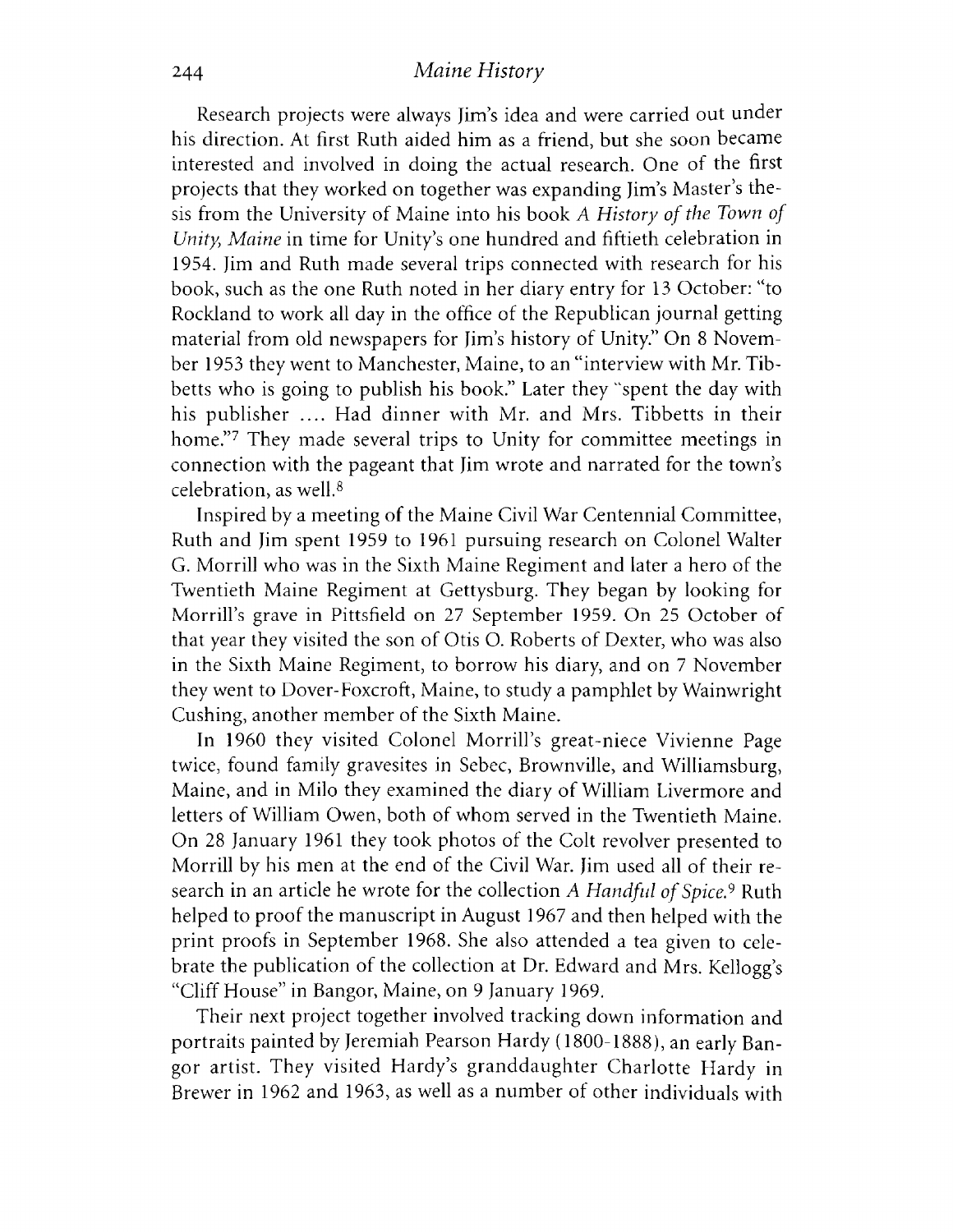information about Hardy. They also traveled to the Farnsworth Museum in Rockland, Maine, to take photos of Hardy portraits. One of their most important contacts was William Mason, a former curator at the Isabella Stewart Gardner Museum in Boston, and owner of Hardy's portraits. They visited Mason several times in 1965, hoping to encourage him to donate his portraits to the Bangor Historical Society. When Mason died, the Society did end up with his Hardy portraits. In July 1970 Ruth recorded in her diary (surely with some satisfaction) that "Jim's hands [became] black from moving five Hardy paintings to the Bangor library" for storage. $10$ 

In 1966 Ruth and Jim traveled to Colby College in Waterville to meet with art professor James Carpenter and the director of the art museum Hugh Gourley to discuss a biographical essay of Hardy that Jim was to write for the catalogue of a forthcoming Hardy exhibit. "He took with him his folder of pictures that he has made of Hardy paintings in the area," wrote Ruth, and "surprised them with the extent of the information that is valuable to them.<sup> $211$ </sup> On August of that year Ruth went to Unity and "sat on the lawn while Jim and I worked on the first draft of his Jeremiah Hardy biography .... I brought the first half home and worked on it in the evening."<sup>12</sup> At the opening reception for the Hardy exhibit at Colby College on 29 September 1966, Jim gave a lecture on Hardy and showed slides of his art. Ruth, of course, attended.

While Jim was doing research on Jeremiah Pearson Hardy he met Candace Loud Sawyer and Laura Loud Orcutt, the granddaughters of John E. Godfrey (1809-1884) who was a lawyer, judge, editor, and historian in Bangor. Godfrey kept journals from 1863 to 1869 that conscientiously chronicled his life and times and his granddaughters asked Jim if he would edit them for publication. He and Ruth made three trips in 1966 to borrow and return the Godfrey journals, two at a time. On 18 March and 6 May 1972 Ruth stated that they were at the Bangor Public Library to "copy Godfrey diaries that were written at Clift House in 1864," and on 20 May she and Jim checked the pages that she had copied. On 4 August they had lunch with Mrs. Sawyer and Mrs. Orcutt and met "Marjorie Peters who is typing the Godfrey diaries ... that I am copying and Jim is editing." On 21 February and 23 March 1973 Ruth wrote that they checked over "fifty pages which I had copied." She was still working on them in February 1975 when they again checked the pages she had copied.

There were several interludes during their work together on the Godfrey journals. The first break was in 1973 and 1974 when Jim took time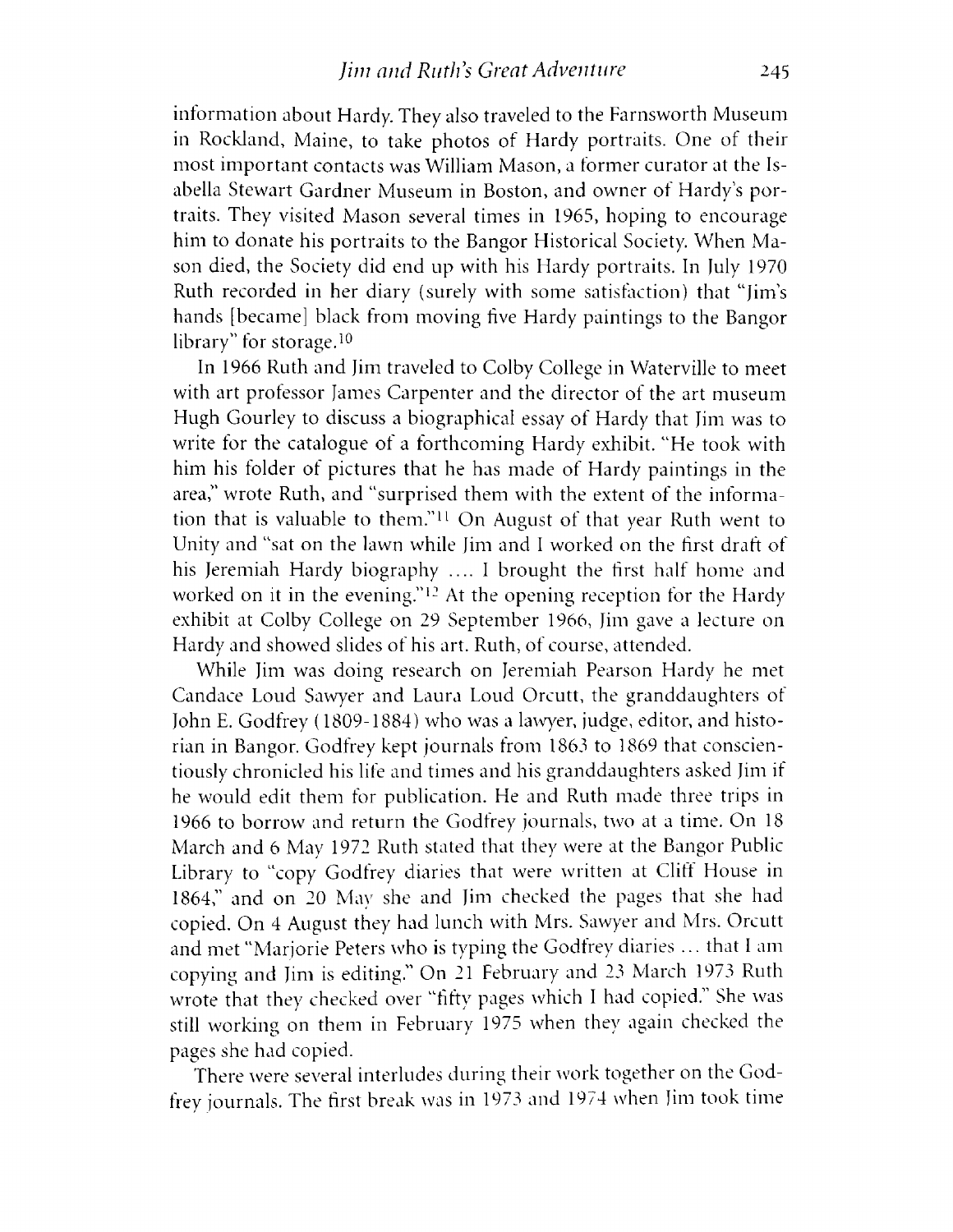to do research on Bangor architect Charles G. Bryant for the book his friends James G. Mundy and Earle G. Shettleworth Jr. were writing. In January 1973 Ruth "translated for Jim some French papers (1850) about Charles Bryant." On 19 April 1974 she proofread the chapter Jim wrote for the Bryant book, and that August she wrote that she and Jim went to the Belfast library where "he was pleased to find quite a bit of information about Bryant."

Their work on Godfrey was interrupted again in 1975 while Ruth took care of a terminally ill relative and Jim worked on projects for the upcoming national bicentennial celebration. During his tenure as the president of the Bangor Historical Society, Jim had taken on the project to create an illustrated history of Bangor as part of the city's bicentennial in 1969. Ruth had helped with this project by driving Jim around Bangor to take photographs of historic houses and proofreading his text for the volume. They made three frantic trips to the printers on 3 October and were finally able to secure a stapled-together copy that Jim could use in a television interview that evening to launch the week-long festivities. Now in December 1975 they were together at "Furbush-Roberts Printers proofreading the addition he is getting out of the Illustrated History of Bangor in order to bring it up to date." In April and May 1976 they were again at the printers "as Jim is now working on a pictorial history of Brewer. I proofread while Jim and Mr. R[oberts] were talking." On 23 June they picked up 400 copies of the Brewer book and took them around to stores to sell.

Editing the Godfrey journals was a lengthy project because Jim needed to conduct hours of personal interviews and complete scrupulous research on nineteenth-century Bangor families. Ruth and Jim met to go over the Godfrey journals with Mrs. Sawyer and Mrs. Orcutt in 1978, and on 23 August 1978 they "had a long discussion of pictures to be in the published form of the Godfrey diaries." In October 1978 Ruth and Jim worked on the introduction and Ruth took it home to find someone to type it for him. By June and August 1979 they had visited the printer in Rockland, Maine, so that Jim could check proofs. They picked up a carton of the first of the three volumes of the journals in November 1979 and took them to the University of Maine bookstore. The introduction to this volume contains Jim's only published acknowledgement of Ruth's invaluable support of his work: "To Mrs. Wilford Slater I am grateful for her assistance in copying sections of the diaries."13

Ruth and Jim traveled a regular route in their pursuit of books and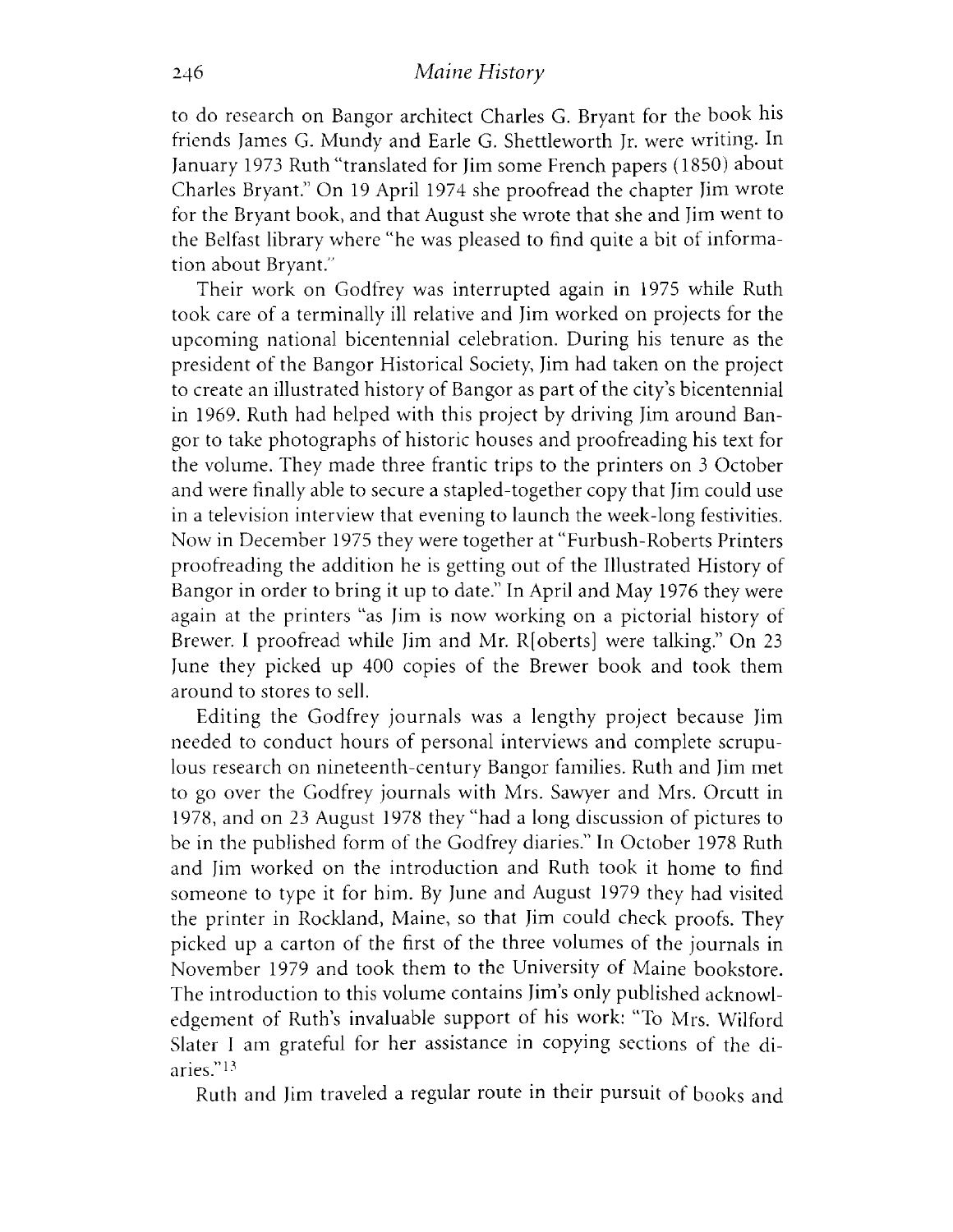cultural materials about Maine for his growing collection. Ruth called these adventures "browsing" and she described their times braving hot summer days and winter storms, as well as enjoying brilliant fall foliage and early spring green, coming home admiring sunsets, full moons, and "vivid red streaks in Northern lights."14 Their route through Maine frequently took them to Augusta, Hallowell, then to Wiscasset, Damariscotta, Round Pond, and then stops up the coast to Belfast.

Ruth recorded the names of the many stores and dealers at which they stopped along the way, but only rarely mentioned the treasures Jim found. In August 1959, they found " 128 volumes of records of the Rebellion" at the Monmouth Library and they took them to Unity "and left [them] in Margaret Vickery's attic." Writing in her diary on 25 October 1961 Ruth stated: "Jim and I went to Charleston for him to get a book by Whipple— the first book ever printed in Bangor" by printer Peter Edes. In August 1964 Jim found at "Betty's Trading Post in Lincolnville Beach an item he was delighted to get 'History of Skillins River.'" While Jim searched for treasures, Ruth often visited friends and relatives or read in the car, which she "welcomed the opportunity to do," or she took walks, especially at Spruce Head, which she particularly enjoyed.

Ruth helped move Jim's collection to his home in Unity every school vacation and at the end of the school year, loading her car for two or even three trips each move. When his collection became unmanageable, Jim began to consider what to do with it. In her diaries Ruth mentioned many trips that they made to the University of Maine to discuss donating it to Special Collections at the Fogler Library. Part of the negotiations that were reached allowed Jim to assist with cataloging his collection, and on 24 March 1978 Ruth and Jim looked for a place for him to live on campus. An article appearing in the *Bangor Daily News* described the 3,000 books, pamphlets, and prints that he donated to the university included an interesting statement: "Vickery has supported his collection by never owning a car."15

In the fall of 1979 Ruth and Jim made their final trips to Unity together to move most of Jim's remaining books to his apartment in Bangor. Ruth wrote that Jim's brother "Eric is going to shut up the [family] house and take a small house downtown [Unity] and Jim is nervous about leaving his books in Unity on account of fire or theft."16 By this time Jim had begun to travel more with younger historian friends James H. Mundy and Earle G. Shettleworth Jr. In the early 1980s Ruth, who was eighty years old and almost twenty years older than Jim, was slowing down and she began to suffer health problems. Even so, Ruth and Jim